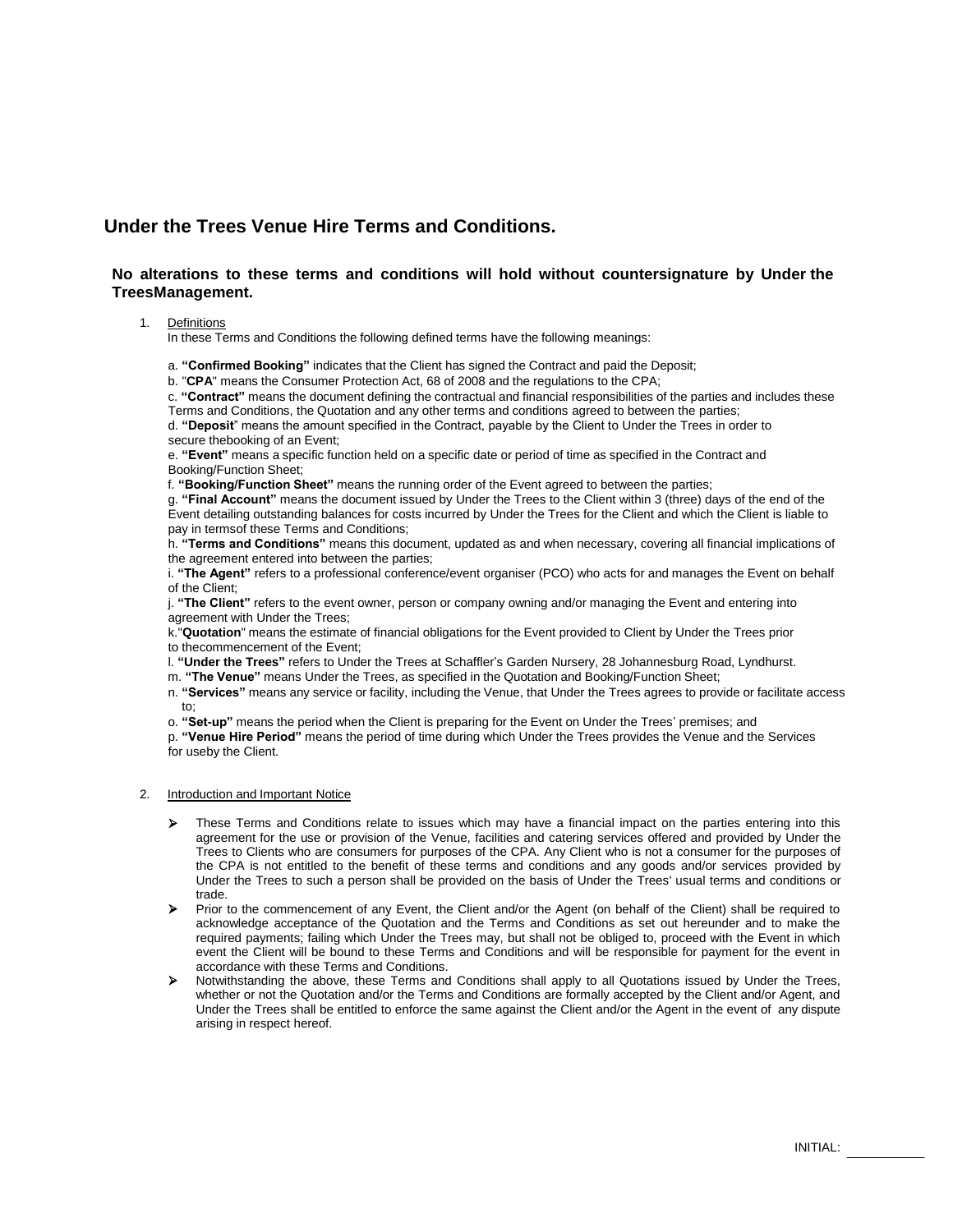- These Terms and Conditions contain certain terms and conditions which appear in similar text style to this clause and which -
	- $\triangleright$  may limit the risk or liability of Under the Trees or a third party;
	- $\triangleright$  may create risk or liability for the Client, the Agent or a third party;<br>may compel the Client, the Agent or a third party to indemnify Und
	- may compel the Client, the Agent or a third party to indemnify Under the Trees or a third party; and/or
	- serves as an acknowledgement, by the Client, the Agent or a third party, of a fact.
- Your attention is drawn to these terms and conditions because they are important and should be carefully noted.
- Nothing in these Terms and Conditions is intended to or must be understood to unlawfully restrict, limit or avoid any rights or obligations, as the case may be, created for either the Client, the Agent, a third party or Under the Trees in terms of the CPA.

## 3. Costs and Payment Terms

#### a. **Costs**

- The costs for the use of the Venue and Services and the provision of the catering services are set out in the Quotation, which costs shall be paid by the Client to Under the Trees.
- All additional costs and expenditure for additional Venues, or Services requested by the Client and/or the Agent ("additional expenditure") shall be for the Client's account and will be disclosed to the Client prior to being incurred. The Client agrees to pay Under the Trees such additional fees or charges on presentation by Under the Trees of an invoice in respect of such additional expenditure.

## b. **Deposits and payment of the balance**

 The following payments are required in order to confirm a booking with Under the Trees; Fifty percent (50%) of the fullvalue of the quotation shall be payable within 3 (three) days of signing of the Quotation / Terms and Conditions,and the balance shall be settled 72 (seventy-two) hours after the commencement of the Venue Hire Period.

#### c. **Payments**

- Under the Trees will issue a Final Account to the Client and/or the Agent within 72 (seventy-two) working hours of theEvent Hire Period. Any amount owing to Under the Trees for 5 (five) days or longer, after the date of the Final Account, will attract compounded interest at 2% above the prevailing prime overdraft rate, applied by Under the Trees bankers.
- > Under the Trees only accepts EFTs
- De Under the Trees does not accept cheques.
- Payments must be made to Under the Trees bank. Bank Account Detailsfor Under the Trees are as follows:

| UNDER THE TREES                   |
|-----------------------------------|
| 62056476213                       |
| <b>Balfour Park</b>               |
| <b>Client Name/Invoice Number</b> |
|                                   |

Proof of payment is to be emailed to underthetrees@schafflers.co.za

#### d. **Last Minute Bookings**

In the event that Under the Trees accepts bookings within seven days of the Venue Hire period, the full costs as set out in the Quotation will be due and payable by the Client upon acceptance of the booking by Under the Trees, failing whichUnder the Trees reserves the right to refuse access to the Venues and/or Services. The Client's and/or Agent's payment obligations in respect of any additional expenditure will be made in accordance with the provisions of thisclause 3.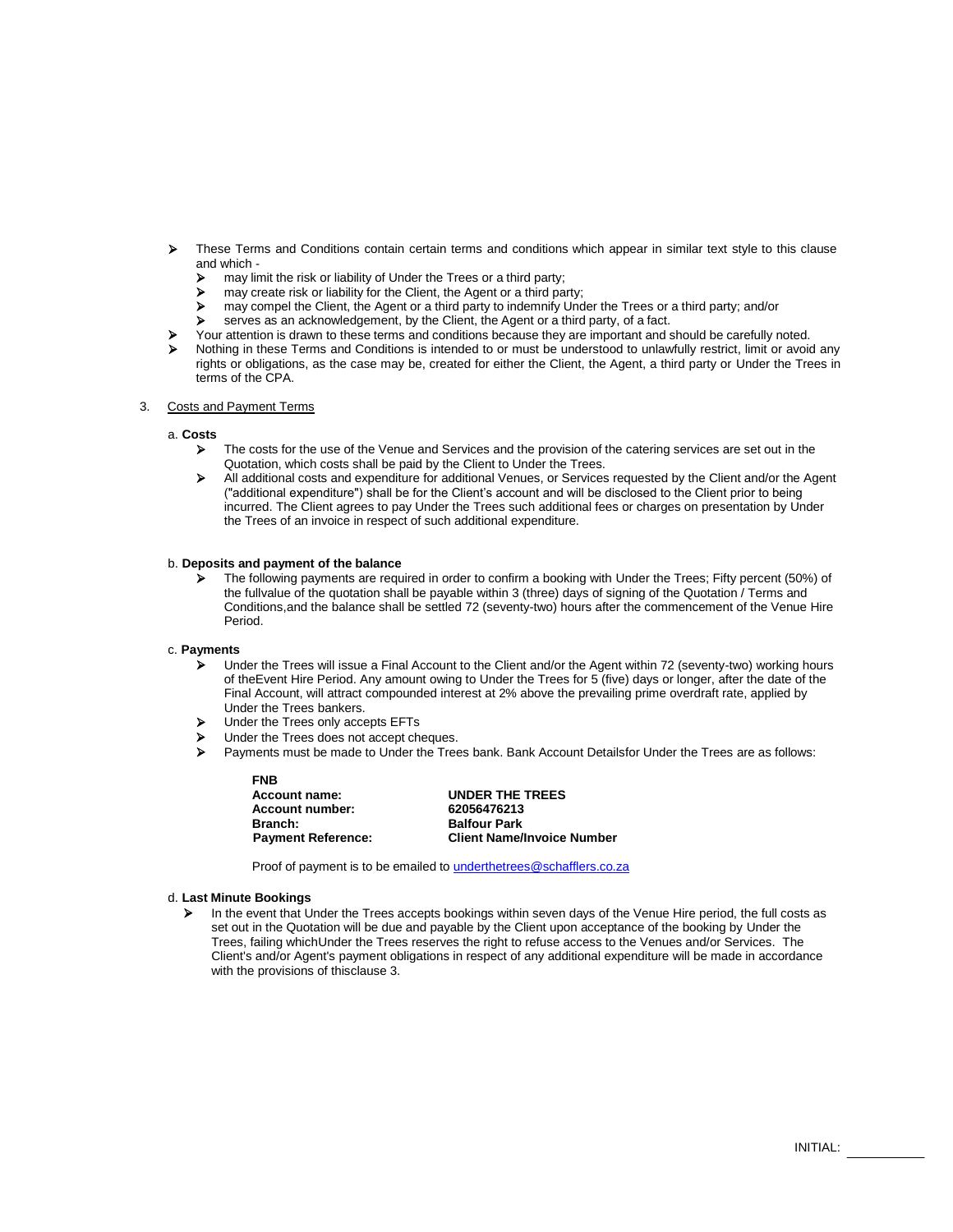## 4. Venue and Services

## a. **Damages or loss**

Any damage to the venue, or damage to, or loss of, furnishings, utensils and equipment must be paid for by the Client and/or Agent, save where such damage or loss is caused by the gross negligence of Under the Trees, its agents,employees or any other person acting under its control.

## b. **Food and Beverages**

- ▶ No beverages other than those provided by Under the Trees as part of its catering services may be brought onto the premises for consumption. Branded waters may be arranged at an additional cost to the client.
- Under the Trees allows Kosher/Halaal catering to be brought in provided it has been agreed upon.
- $\triangleright$  A provision for bar consumption may be included in the quotation this is an estimate only and will be amended to reflect actual consumption signed off by the Client and the Client and/or the Agent will be liable to pay all such amounts asreflected in the Final Account.

## c. **Repairs & Restoration**

 Should repairs be necessary, the damages will be repaired by Under the Trees and the costs will be charged to the Client and/or Agent. Repairs impacting on the availability of the Venue may result in additional costs being charged to theClient and/or Agent.

## d. **Room set-up**

- Set-up should be done with the greatest consideration to Under the Trees' property.
- All deliveries must be addressed to the Under the Trees Team, and must be delivered within an agreed time.
- Screws, nails or panel pins may not be driven into walls, floors, partitions or doors and the use of Prestik or doublesided tape is strictly prohibited.
- **Painting and gluing may not take place in any venue**
- > No item of equipment and/or structure of whatever nature may be suspended, leaned or balanced from any part of the balustrade, pillars, ceiling, light fittings or railings without prior arrangement

#### e. **Safety and Security**

- The Client and/or the Agent is required to comply with all existing safety and security policies, regulations and/or procedures which is enforced at all South Point Hospitality Venues.
- The Client and/or the Agent are legally required to ensure the safe working practice of all their contractors.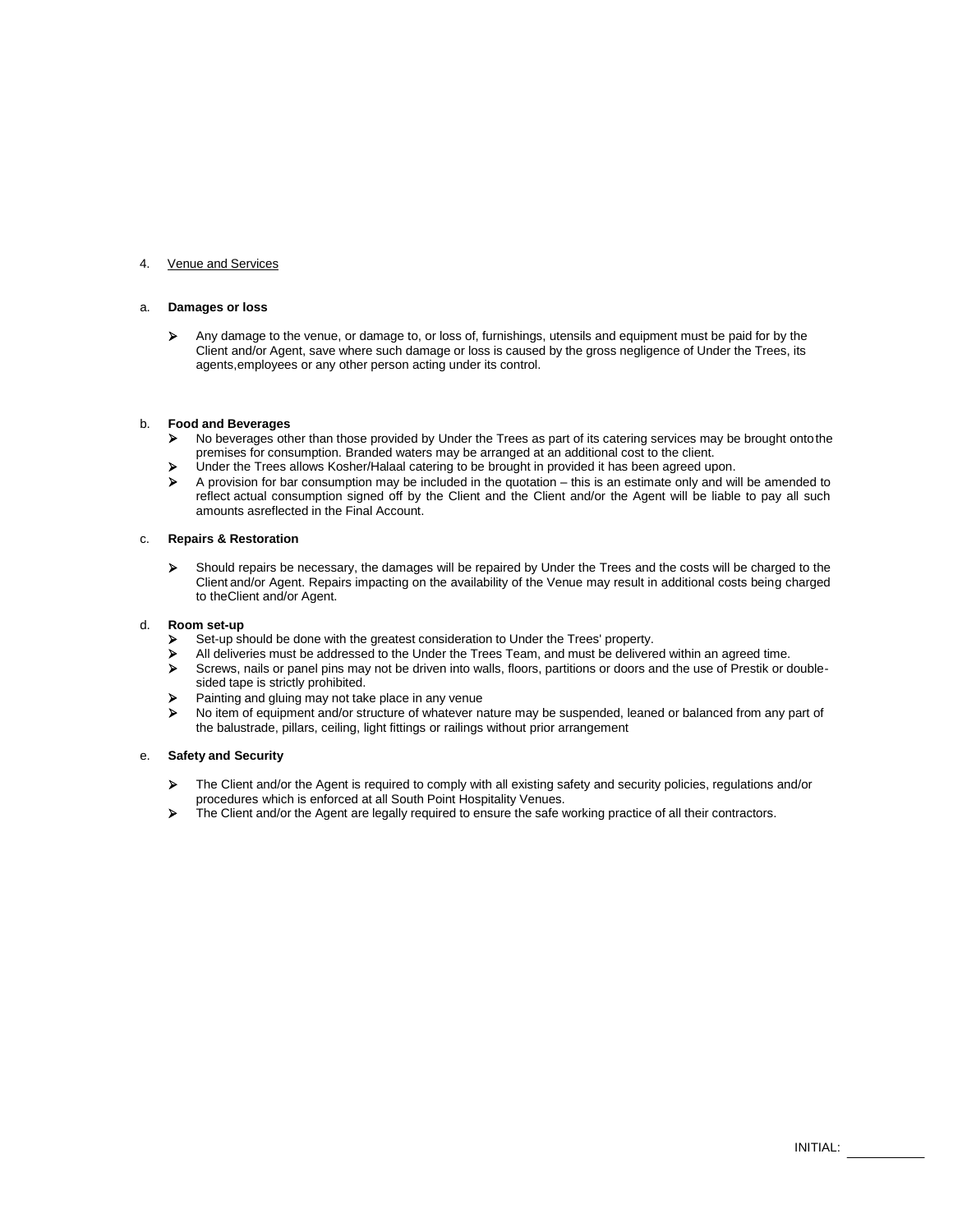- > The Client and/or the Agent are required to:
	- ensure that plugs, light sockets or distribution boards are not tampered with in any way;
	- provide an electrical certificate of compliance issued by an authorised electrician for every temporary electrical installation;
	- provide a certificate confirming all draping is fire-proof or treated to provide similar protection against fire hazards in a manner similar to it being fire-proof;
	- provide structural or other certificates confirming safe design and usage for ramps, stages, lighting, audio visual, rigging, tents, marquees, etc;
	- ensure that emergency exits, equipment or signage is not covered, obscured, obstructed or interfered with in any way; and
	- provide additional safety signage as and when required
	- All above certificates must be handed in to the Operations Manager at least 4 (four) hours prior to the Event.

#### f. **Vacating Premises**

If the Client and/or Agent do not vacate the premises by the agreed time or as agreed between the parties, additional venue hire charges will be incurred.

## g. **Service Providers/contractors**

- On enquiry, Under the Trees will provide the Client and/or Agent with a list of preferred suppliers. Notwithstanding any such recommendation, Under the Trees is not responsible for and assumes no liability for the acts or omissions of any such suppliers
- Service providers are expected to:
	- **EXECUTE:** remain in the Venue of operation i.e. access is restricted to that particular venue only;<br> **EXECUTE:** wear a visible name tag. or similar, on which their Company/Employer is also identified
	- → wear a visible name tag, or similar, on which their Company/Employer is also identified;<br>→ adhere to all Health and Safety legislations as well as to South Point Hospitalities "Gene
	- adhere to all Health and Safety legislations as well as to South Point Hospitalities "General Rules";
	- $\triangleright$  take all measures to prevent any damage and ensure the safety of all persons; and  $\triangleright$  minimise noise at all times in consideration of all participating conferences and function
	- minimise noise at all times, in consideration of all participating conferences and functions.

## h. **Final Arrangements**

All arrangements in respect of the Event, the Venue and the Services must be finalised and communicated to Under the Treesby the Client and/or Agent at least 5 (five) days prior to the commencement of the Venue Hire Period; failing which Under the Trees shall be entitled, at its sole discretion, to make the necessary arrangements on behalf of the Client, at the Client's sole expense.

## 5. Confidentiality

During the term of this Contract and thereafter, Under the Trees shall maintain with strict confidentiality all confidential information towhich Under the Trees has access while assisting with preparing the Event. Confidential Information includes, but is not limited to, information concerning the business affairs, research, proposals, projects, finances, properties, methods of operation and anyother information relating to the Client, its trustees and officers, or any other entity forming part of the network. Under the Trees will not use such information or materials for any purpose, and shall not disclose any such information or materials to a third party

## 6. Agents

- a. Should an Agent act on behalf of the Client in respect of the Contract and matters ancillary thereto, the Terms and Conditions shall, whether or not the Quotation is signed by both the Client and the Agent, be deemed to have been accepted by and shall be binding on the Client and the Agent, who shall both be jointly and severally liable, as sureties and co-principal debtors, for the proper performance by the Client of its obligations under these Terms and Conditions and for the payment of the costs. The Agent shall at no stage be deemed to be the agent of Under the Trees. Payment of the costs by the Client to the Agent shall not be deemed to be payment of the costs, where the Agent does not pay same to Under the Trees. In such instances the Client shall remain liable to Under the Trees for the payment of the costs.
- b. In the case of situations contemplated in clause 6a above, the Client will be invoiced directly by Under the Trees and will be responsible for the payment directly to Under the Trees of all amounts due; provided that should the Client not pay any amountwhen due, Under the Trees shall be entitled to claim from the Agent in terms of the surety given by the Agent.

## 7. Surcharges

a. Additional Security services are available if and when required at an additional charge.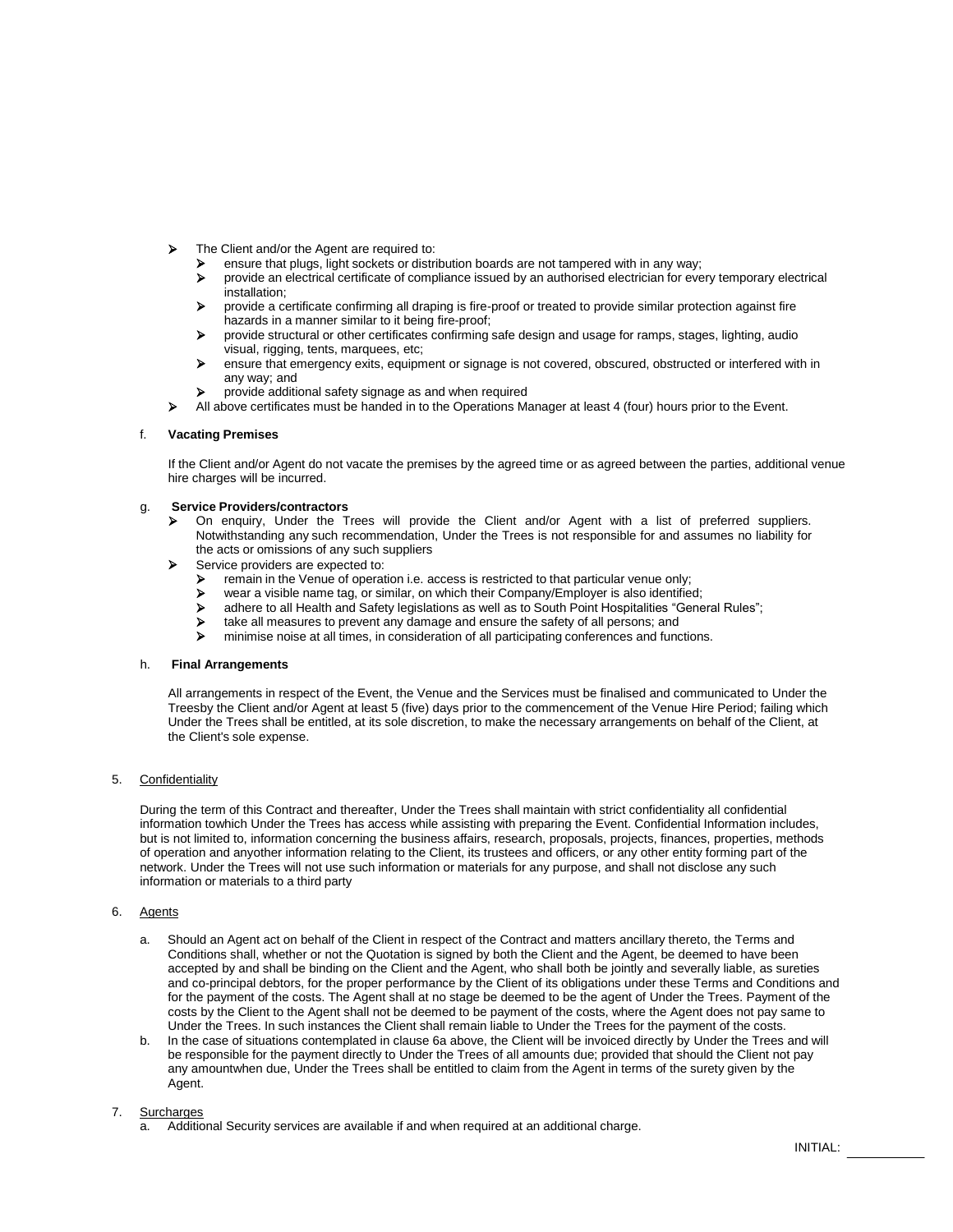# b. After-Hours Charge:<br>  $\sum_{n=1}^{\infty}$  The venue will c

- The venue will close no later than 23h30. All guests must vacate the Venue and the premises on which the Venue issituated by 00h00.
- All equipment must be removed from the Venue by 11h00 (the day following the conclusion of the Venue Hire period) the Client and/or the Agent will incur additional room hire charges in respect of any equipment not removed from the Venue by such time.
- In the event of there being any increased costs or charges in respect of the Venue or the Event, including, without limitation, increased Eskom charges, catering charges, etc, Under the Trees reserves the right to adjust the costs accordingly and the Client and/or Agent will be liable to pay all such amounts as reflected in the Final Account.
- Under the Trees reserves the right to adjust menu prices and options, subject to availability at the time of the Event. Any changes resulting in additional costs will be disclosed to the Client and Agent as soon as reasonably possible andwill be billed to and paid for by the Client and/or Agent.

#### 8. Termination

In the event of any of the following:

- a. The Client and/or Agent fails to comply with, or breaches the Contract or Terms and Conditions;
- b. The Client and/or Agent fails to effect the required payments on or before the due dates or fails to arrive for or stage the Event at the specified times (a "no show" situation);
- c. The Client and/or Agent intends using the Venue or the premises where the Venue is situated for an event other than the one specified in the Contract and Booking/Function Sheet;
- d. The Event may lead to breach of peace, acts of violence or possible damage to Under the Trees or its contents
- e. The Event contravenes any legislation or statutory regulations; or

The Client and/or Agent is placed under final sequestration, liquidation, judicial management or bankruptcy, Under the Trees may give notice to the Client and/or the Agent to remedy the breach or situation within 15 (fifteen) days, failing which Under the Trees may terminate the Contract without prejudice to any of its rights

.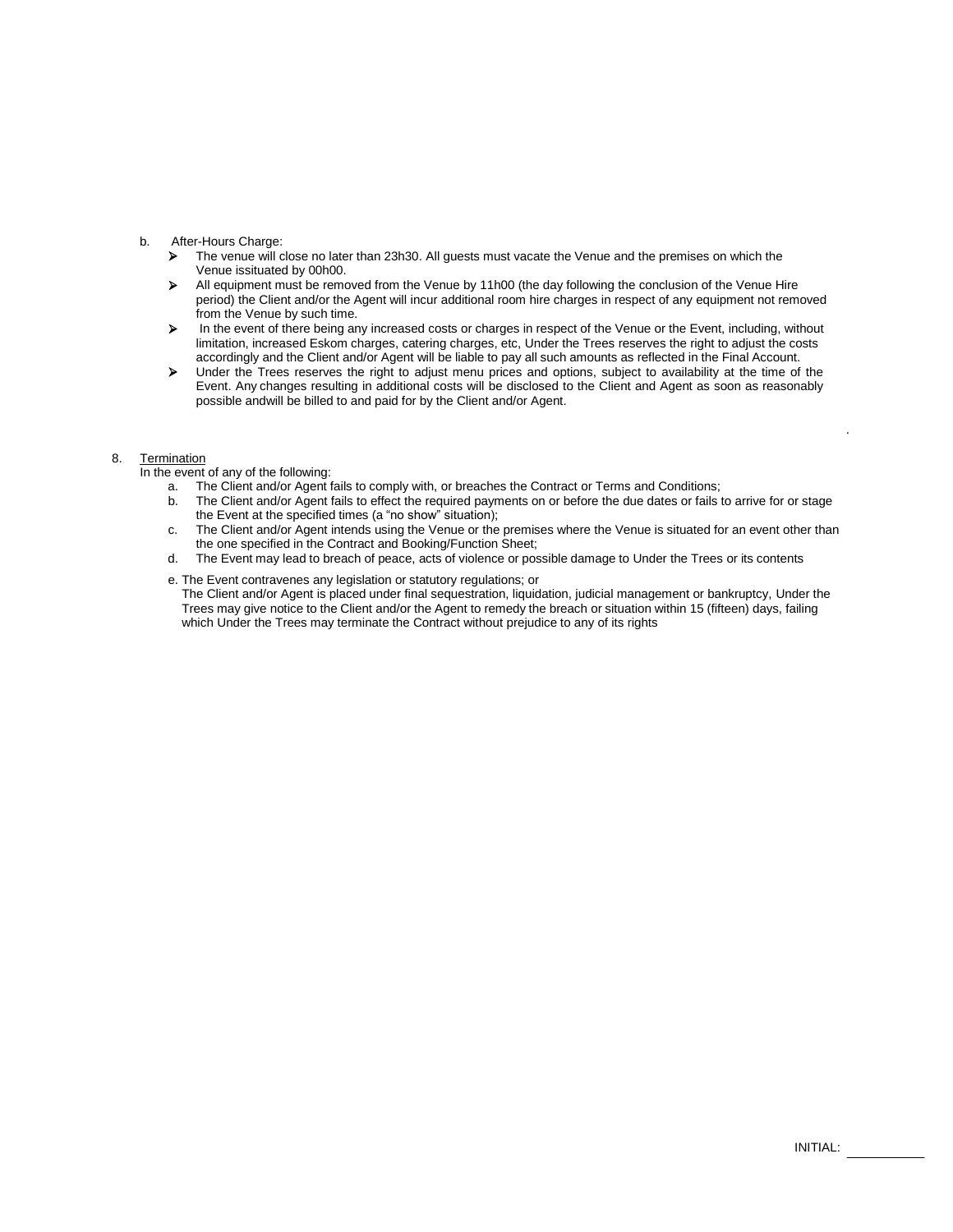Should termination occur in any of the aforementioned circumstances, Under the Trees will be entitled to claim all amounts and costsalready incurred by it in respect of the Venue and the Services to the Client and/or the Agent.

In addition, Under the Trees reserves the right to cancel or postpone any Confirmed Booking, at any time, without liability to the Client or the Agent, or any suppliers, guests or invitees, should it be deemed necessary by Under the Trees due to circumstances beyond the control of Under the Trees, including, without limitation, Acts of God, strikes, unrest or terrorism. In such event, (although Under the Trees shallnot be obliged to do so) Under the Trees shall endeavour to secure alternative facilities for the Event. If this is not possible, Under the Trees shall refund any amounts paid by the Customer and/or the Agent in respect of the Event. No party shall have any further claims against Under the Trees in the event of such termination, save where the loss or damage was caused by the gross negligence of Under the Trees, its agents, employees or any other person acting under its control.

- 9. Indemnification
- a. The Client and/or Agent shall, at all times, comply with the "General Rules", as may be amended from time to time by Under the Trees, pertaining to the use of the Venue and the facilities, a copy of which is available on request.
- b. The Client and/or Agent shall, at all times, comply with the existing safety and security legislation, which is enforced at the Venue and is legally required to ensure the safe working practice of all its employees, contractors and agents.
- c. The Client and/or Agent shall be liable for the acts or omissions of the Client and/or Agent, the delegates and their respective officers, agents, assistants, employees, invitees or sub-contractors while at the Venue, including, without limitation, any damage caused to the Venue and/or the facilities and any failure to comply with the above obligations.
- d. The Client and/or the Agent acknowledges that all persons invited by the Client to the Venue for the function, enter the Venue and utilise the facilities entirely at their own risk and that Under the Trees , its officers, employees, agents and sub- contractors shall not be liable or responsible for any loss, liability, damage, accident and/or bodily injury or death arising,directly or indirectly, out of or in connection with the function or the Venue and facilities, save where the loss, liability, damage, accident and/or bodily injury or death was due to the gross negligence of Under the Trees, its officers, employees, agents and sub-contractors or where Under the Trees is liable for such loss, liability, damage, accident and/or bodily injury or death in terms of section 61 of the CPA.
- e. Under the Trees reserves the right to publicise past, current and future events unless specifically requested not to do so by theClient and/or Agent and subject to the provisions of clause 5.
- 10. Joint and Several Liability
- a. If the Client and the Agent is made up of more than one person, those persons shall be jointly and severally liable to Under the Trees in terms of this Contract.
- b. It is the Client and/or the Agents responsibility to ensure that they are familiar with, and comply with, the information contained in the Contract, Terms and Conditions and Booking /Function Sheet. They are also responsible for ensuring that they, or any of their appointed agents, do not contravene any of the restrictions affecting organisations that occupy the property.
- 11. Under the Trees' Liability
- a. Under the Trees reserves the right of admission in regard to any employee, guest, agent or other person in connection with anyfunction held at any of its respective Venues / facilities.
- b. Under the Trees shall not be responsible for any loss or damage due to causes beyond its control. This includes lossessustained by the Client and/or the Agent due to the termination of the Event by Under the Trees.
- c. Should Under the Trees terminate the Event, any monies received from the Client and/or the Agent will be refunded, lesscancellation costs and expenses incurred to date by Under the Trees, for the Event.
- d. If Under the Trees is prevented by *force majeure* from complying with its obligations in terms of these Terms and Conditions,then the Client shall have no claim of any nature whatsoever against Under the Trees arising out of its consequent failure to stage the function.
- 12. General
- a. Subject to the provisions of these Terms and Conditions in respect of liability, neither party shall, under any circumstances whatsoever, be liable to the other for any indirect, incidental or consequential damages or losses, howsoever arising in connection with these Terms and Conditions
- b. These Terms and Conditions constitute the whole agreement between the parties as to the subject matter contained in the Terms and Conditions and, save to the extent that any representations or warranties were actually made prior to the entering into of this Contract, no agreements, representations or warranties between the parties regarding the subject